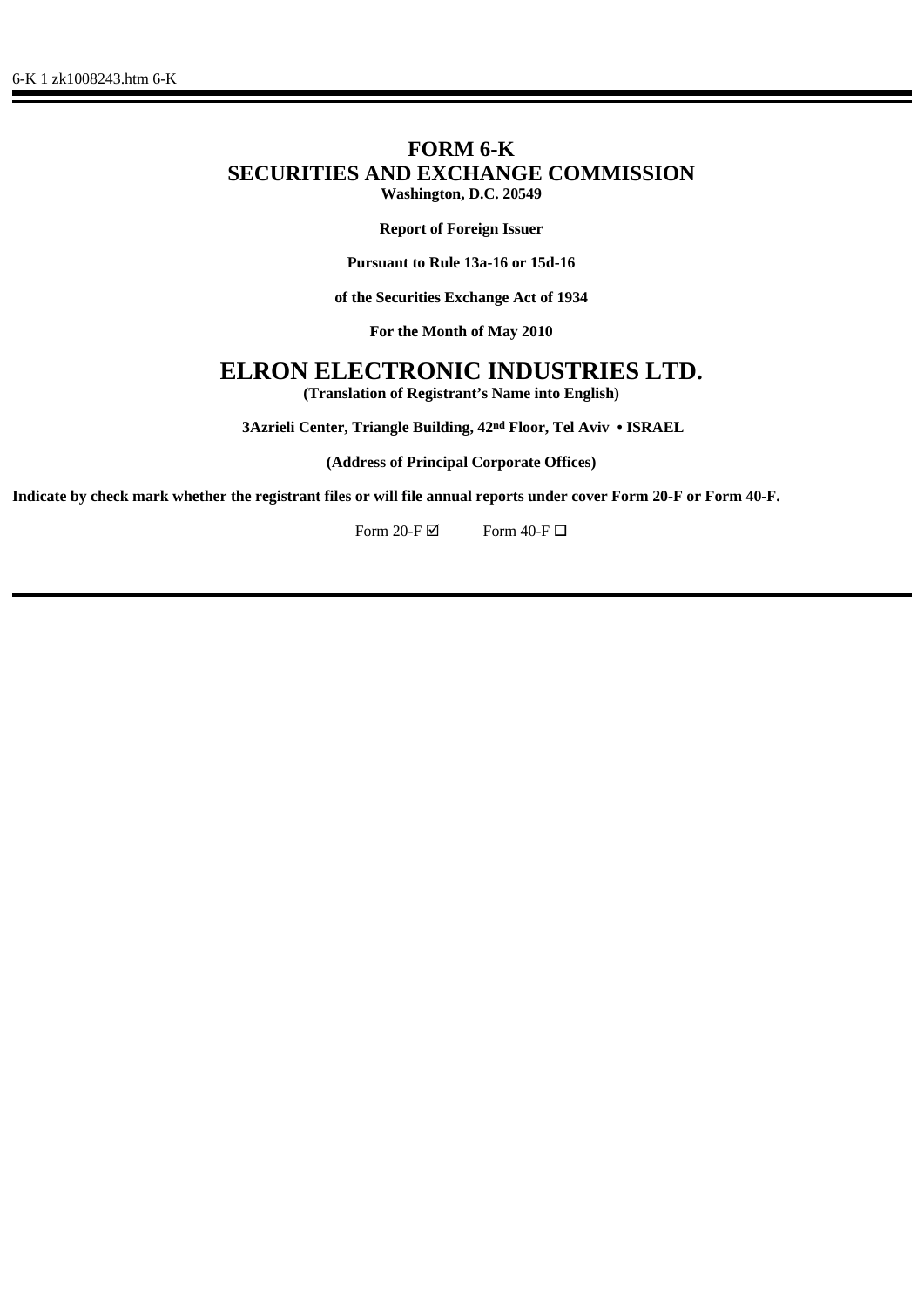## English Summary of Registrant's Immediate Report issued to the Israeli Securities Authority on May 4, 2010

On May 4, 2010, the Registrant filed an Immediate Report with the Israeli Securities Authority postponing the special meeting of shareholders of the Registrant scheduled for May 17, 2010. The reason for the postponement is the possibility of another matter being added to the agenda. A new date for the meeting has not yet been fixed.